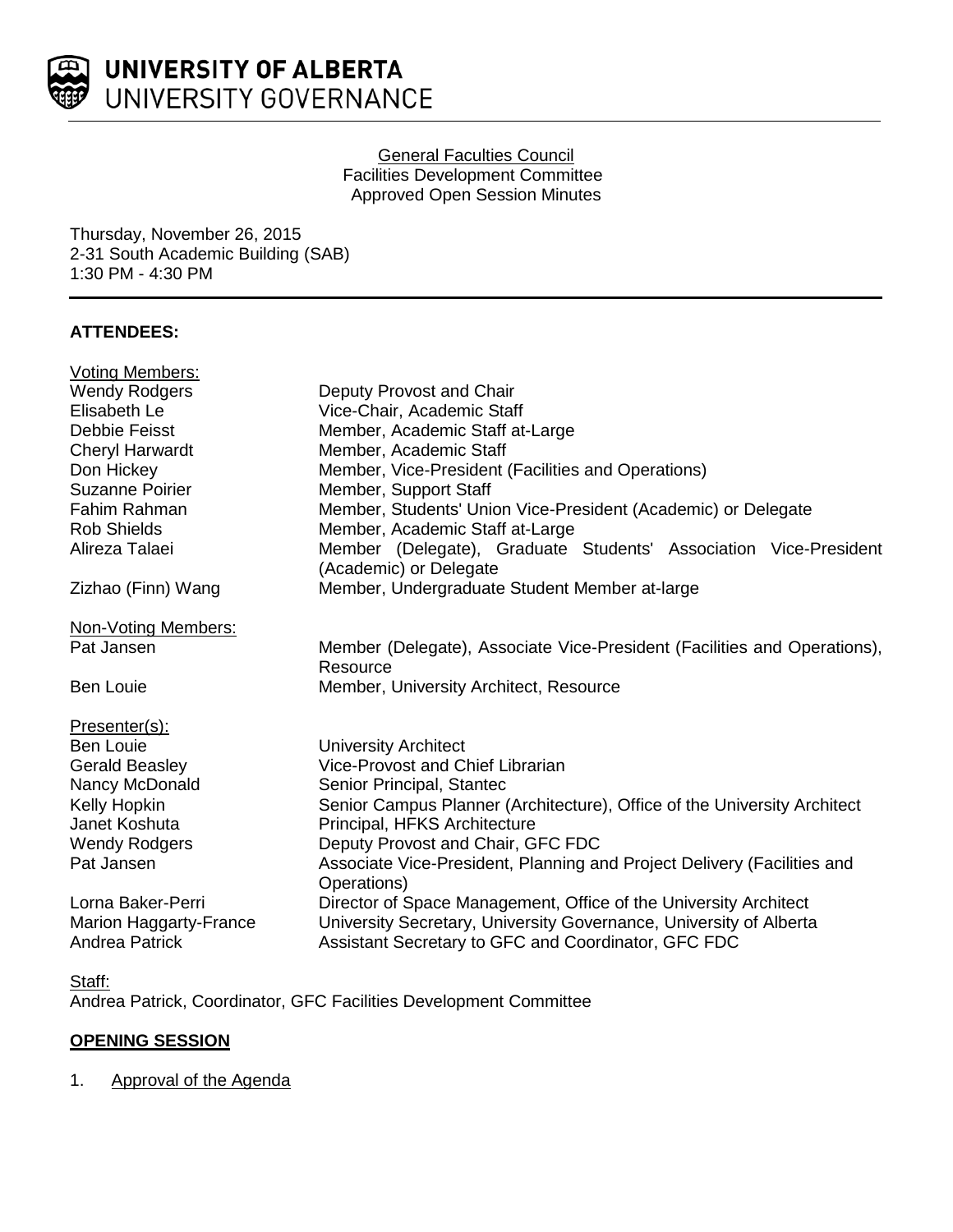Materials before members are contained in the official meeting file.

*Presenter*: Wendy Rodgers, Deputy Provost and Chair, GFC FDC

Motion: Le/Harwardt

THAT the GFC Facilities Development Committee approve the Agenda.

**CARRIED**

### 2. Approval of the Open Session Minutes of July 30, 2015

Materials before members are contained in the official meeting file.

*Presenter*: Wendy Rodgers, Deputy Provost and Chair, FDC

Motion: Hickey/Feisst

THAT the GFC Facilities Development Committee approve the Minutes of July 30, 2015.

**CARRIED**

#### 3. Comments from the Chair

The Chair commented on a number of relevant items to members and invited members to introduce themselves. She noted that the Agenda has been reorganized so that Committee Orientation can occur before the Action item. She reported that Committee member Dr Loren Kline had been injured in a fall and noted that a message would be sent to him on behalf of members.

## **DISCUSSION ITEMS**

## 4. Welcome and Committee Overview by the University Secretary

There were no documents.

*Presenter*: Marion Haggarty-France, University Secretary; Andrea Patrick, Coordinator, GFC FDC

*Purpose of the Proposal*: To provide members of GFC FDC with an orientation on the Committee mandate.

#### *Discussion*:

University Secretary Marion Haggarty-France welcomed all to the new academic year and reminded members to reference the GFC FDC Orientation Manual on the University Governance website. She also pointed out the authority of the Committee based on the *Post-Secondary Learning Act (PSLA)*, which delegates powers to GFC to make recommendations to the Board of Governors on a "building program", "the support and maintenance of the university", "the betterment of existing buildings", and "the construction of any new buildings the board considers necessary to the purposes of the university". She thanked members for their dedicated service to the academy.

Committee Coordinator Andrea Patrick provided members with specific information on the mandate of GFC FDC, including specific delegations from GFC to GFC FDC in regards to the approval of general space programmes for academic units, as well as GFC FDC's interaction with the GFC Academic Planning Committee (APC) and the Board Finance and Property Committee (BFPC) in regards to policy matters.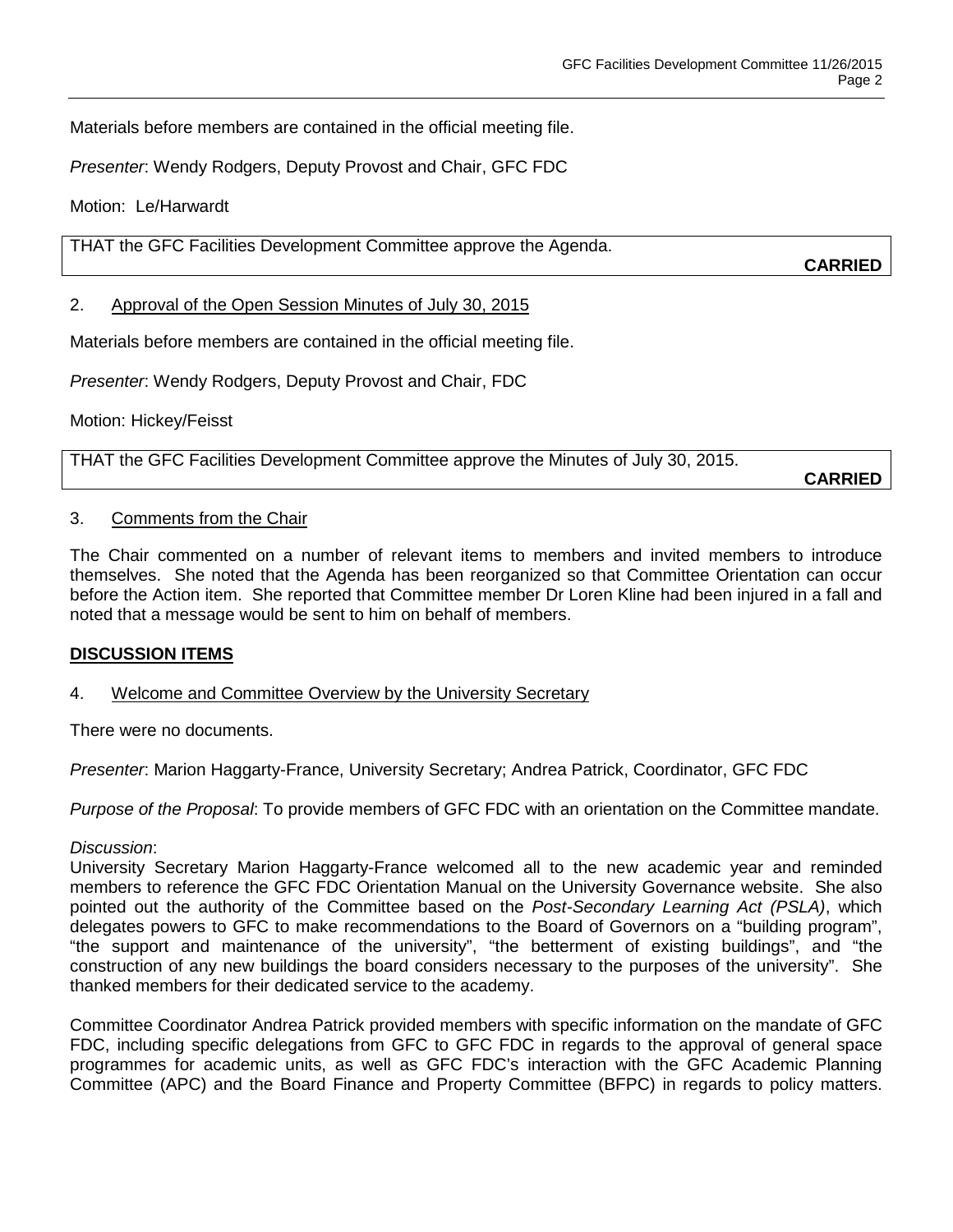She reported that the budget of these projects as well as site selections are outside of the mandate of the Committee.

#### 5. Capital Projects Planning Process

There were no documents.

*Presenter(s)*: Ben Louie, University Architect; Pat Jansen, Associate Vice-President, Planning and Project Delivery (Facilities and Operations); Lorna Baker-Perri, Director of Space Management, Office of the University Architect

*Purpose of the Proposal*: For information/discussion.

#### *Discussion*:

Associate Vice-President (Planning and Project Delivery), Pat Jansen, reported to members that this presentation adds an additional layer of information in regards to the spectrum of capital projects planning at the University of Alberta.

University Architect, Ben Louie, presented a PowerPoint presentation detailing various campus planning documents including the Long Range Development Plan (LRDP) and Sector Plans. He provided an overview of Business Cases.

Ms Lorna Baker-Perri provided members with a summary of programming; how campus space is designed to support the academic mission, and informed members of the contents of general programs and functional programs. She outlined the Capital Projects process, including a governance flow chart for projects.

During the discussion in relation to this item, members expressed a number of comments and questions, including, but not limited to: commendation for the governance flow chart and the presentation; clarification surrounding the decision to cease consultation following occupancy of new buildings; whether campus statues fall under the mandate of GFC FDC; how feedback from tenants is gathered; a suggestion for Pat Jansen to provide post-occupancy review feedback to members during his monthly update to GFC FDC.

The Chair thanked members for their discussion.

## 6. Sector 12 – Campus Planning and Design Guidelines for Implementation

Materials before members are contained in the official meeting file.

*Presenter(s)*: Ben Louie, University Architect; Nancy McDonald, Senior Principal, Stantec

*Purpose of the Proposal*: Sector 12 - Campus Planning and Design Guidelines for Implementation outlines the strategy for the execution of the University of Alberta's South Campus Sectors Plan. This document provides guidelines and analysis tools that will support the university in implementation of campus development on an ongoing basis.

#### *Discussion*:

Mr Louie began his presentation by noting that this item has been in development for over a year, and that although it is not a Sector Plan, it is an important item, as it relates to the engagement and involvement of neighbors in the area, ensuring that there are clear design guidelines for development.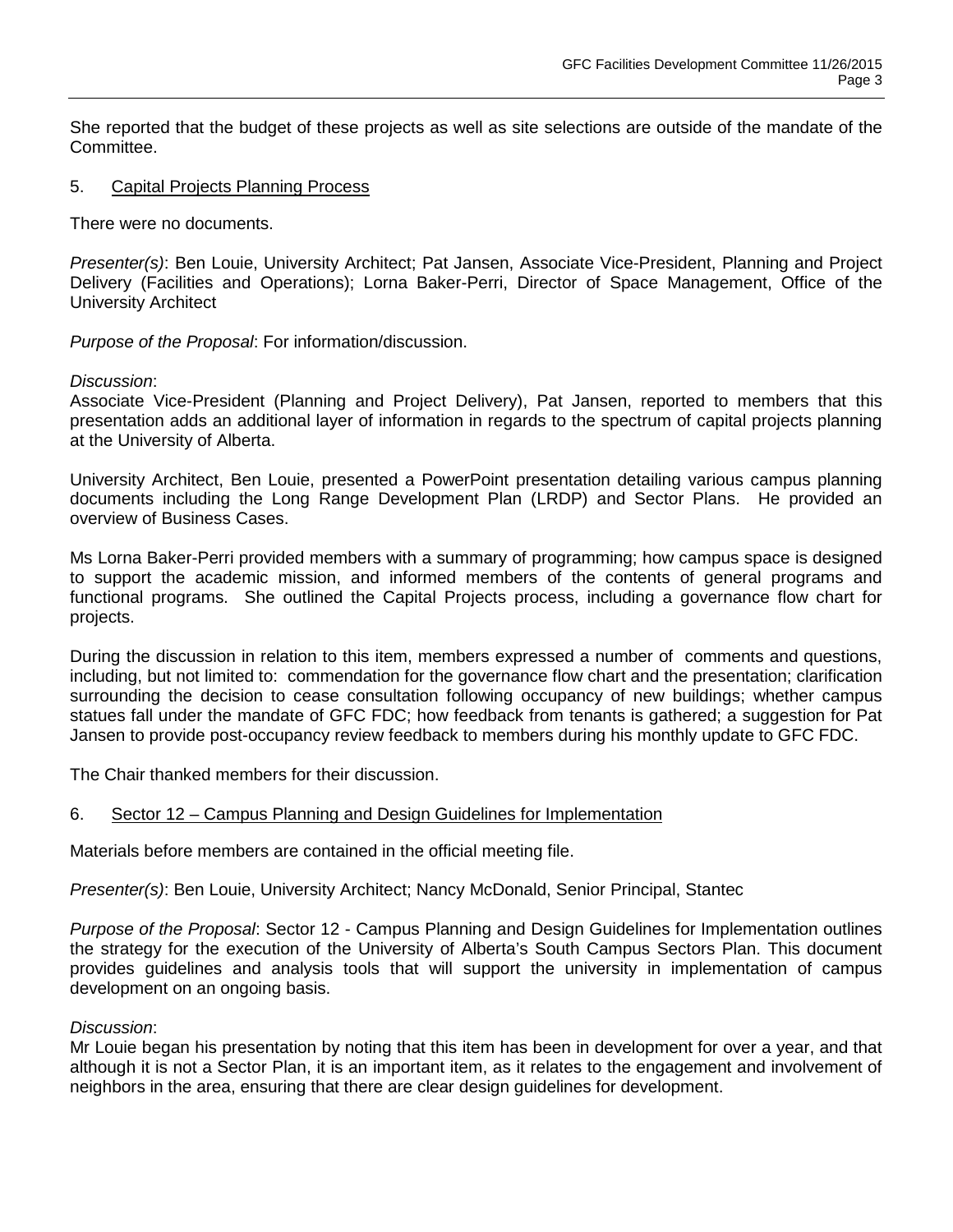Ms McDonald, utilizing a PowerPoint presentation, reported on the objectives of this project, emphasizing that the intent was to create a tool to assist the development of the South Campus area over the long term. Mr Louie noted that the design guidelines are a way to support spaces on the campuses which can foster campus life, and that the end product is meant to be a nice, welcoming space for students, staff and community members.

Members, during the discussion surrounding this item, provided a number of comments and questions, including, but not limited to: clarification about the intended scope of South Campus, and specifically, whether it will be a destination, or just land to go through; clarification about pedestrian roads planned for the area; whether the maps accurately portray service vehicle access to the back of house area; how the height of a story is determined; that the area is already very congested with traffic, and that there needs to be considerable planning around travelers in the area, mass transit users, and those attempting to access the large facilities in the area; that the proposed parking lot is far away from the Saville Community Sport Centre; that having a walkable campus is important; that this design encourages future innovation in the area around attitudes about transportation; whether the guidelines pertain to all of South Campus; whether there is a Sector Plan for the remainder of South Campus; that the slide with the purple legend is confusing in terms of space planning.

The Chair thanked members for the discussion.

# **ACTION ITEMS**

#### 7. Research and Collections Resource Facility (RCRF): Schematic Design Report

Materials before members are contained in the official meeting file.

*Presenter(s)*: Gerald Beasley, Vice-Provost and Chief Librarian; Kelly Hopkin, Senior Campus Planner (Architecture), Office of the University Architect; Janet Koshuta, Principal, HFKS Architecture; Ben Louie, University Architect

*Purpose of the Proposal*: To obtain approval for the schematic design report for RCRF; a new, purposebuilt facility on South Campus. The facility will provide the required process and high-density storage capacity including expansion space for archival and library collections in an environmentally appropriate climate.

#### *Discussion*:

Mr Hopkin introduced himself and Vice-Provost and Chief Librarian Gerald Beasley.

Mr Beasley reported that this project continues to progress nicely, and that he has been pleased with the design/build process. He noted that there have been numerous planning meetings between Libraries, consultants, and Facilities and Operations in regards to this facility, and that the process has been rewarding and collaborative, and that with this amount of input, that the functionality of the building has been maximized. He reported that the next step will be to consult with academic staff members to obtain feedback about the consultation and collaboration room planned for the facility.

Mr Hopkin, using a PowerPoint presentation, provided members with additional information in relation to this project, including project goals, deliverables, objectives, district specific design guidelines, site options, site plans, design principles, materiality, community engagement and milestone scheduling.

Members, during the discussion in regards to this item, expressed a number of comments and questions, including, but not limited to: that the renderings showing placement of the building look appealing;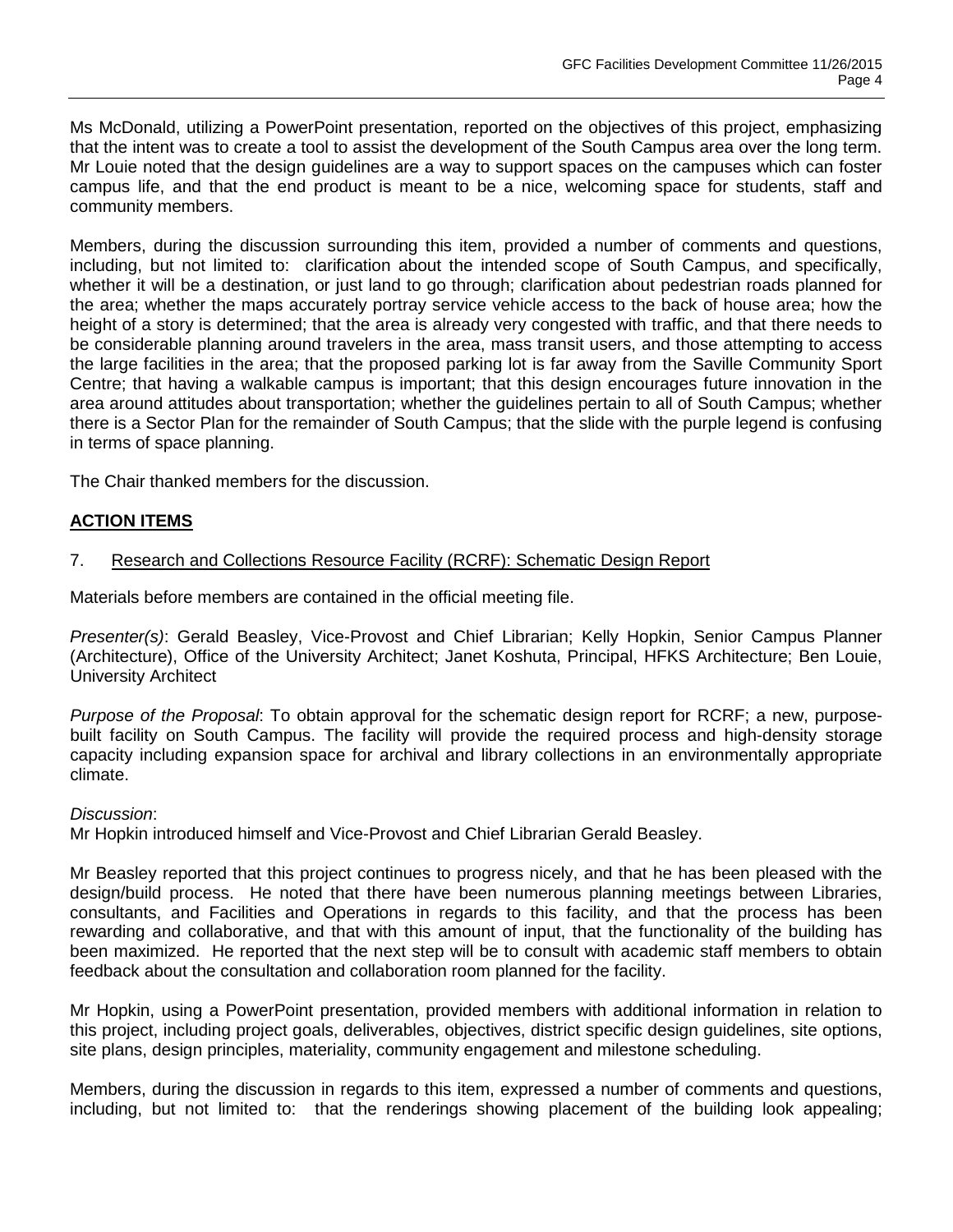commendation for this project; whether the entrance of the facility could be closer to the LRT station; clarification regarding the intent of the collaboration room and whether there is flexibility to change the room if needed in the future; whether there are plans for landscaping west of the building; a suggestion to use the natural beauty of the area in the landscaping; that the facility is impressive; concerns regarding pedestrian access to the building; that clear signage will be needed for pedestrians attempting to access the building; that the conditions of the area are bleak and windswept, and that the road would require a sidewalk for pedestrians; that pedestrians in the area would be forced to walk on the road, which is dangerous; whether there could be a foot bridge over the ditch in the area, to facilitate safe walking areas; clarification about the number of staff members in the facility; that the building makes sense within the context of the entire area, and that there will be many more translational problems identified as it is built, in regards to access to the building; clarification of when the exterior finishes of the facility will be available to members.

The Chair noted that making the University of Alberta a pedestrian friendly campus spans more than this particular issue, and thanked members for their commentary on the proposal.

#### Motion: Hickey/Shields

THAT the GFC Facilities Development Committee approve, under delegated authority from General Faculties Council, and on the recommendation of Planning and Project Delivery, the proposed Research and Collections and Resource Facility (RCRF) – Schematic Design Report (as set forth in Attachment 2) as the basis for further planning.

**CARRIED**

## **DISCUSSION ITEMS**

## 8. Projects Update from Facilities and Operations

There were no documents.

*Presenter*: Pat Jansen, Associate Vice-President, Planning and Project Delivery (Facilities and Operations)

*Discussion*:

Mr Jansen provided members with an update in regards to several current project underway at the University of Alberta.

In Build Form:

Clinical Sciences: Floor by floor refresh and renewal including mechanical upgrades and finishes within select areas – per approved block and stack plan. All work is on schedule and will extend out through to the end of 2016.

St Joseph's Women's Residence and ECV Infills: Both buildings turned over and in operation. No further reporting.

SUB: Facility turned over and in operation, no further reporting.

PLH: Construction is well underway with building structure nearing completion – there is a web cam available to track progress. Occupancy planned for early 2017.

ICE – CME: Core and Shell building turned over and now occupied no further reporting.

63<sup>rd</sup> Road access South Campus: Landscaping design features and entrance signage have been completed. No further reporting.

Augustana Founders Hall: Facility has been completed and turned over – no further reporting.

Augustana Aboriginal Student Commons: Primary construction completed, working on final detailed turn over.